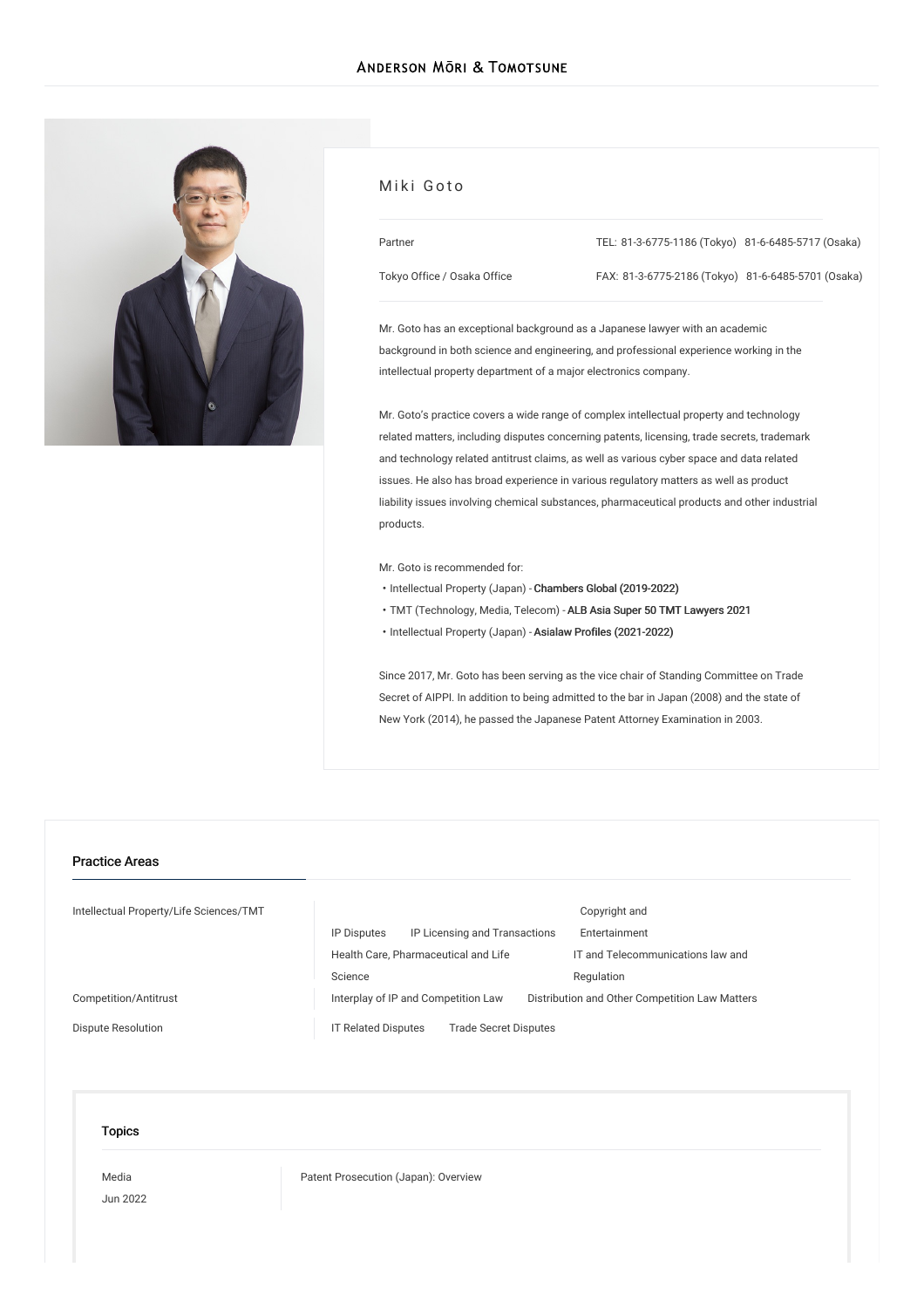| Achievements | Best Lawyers 2023    |
|--------------|----------------------|
| Apr 14, 2022 |                      |
| Achievements | Chambers Global 2022 |
| Feb 18, 2022 |                      |
|              |                      |
|              |                      |
|              |                      |

# Practice Groups

| Dispute Resolution Group                | Intellectual Property Law Group              | Competition Law Group |
|-----------------------------------------|----------------------------------------------|-----------------------|
| Technology & Information Practice Group | Life Sciences and Health Care Practice Group |                       |

# Background

| 2017 - Present | Vice Chair, Standing Committee on Trade Secret of AIPPI           |
|----------------|-------------------------------------------------------------------|
| Jun 2013       | Stanford Law School (LL.M.)                                       |
| Nov 2012       | Munich Intellectual Property Law Center (LL.M. IP)                |
| 2007 - 2008    | The Legal Training and Research Institute of the Supreme Court of |
|                | Japan                                                             |
| Mar 2007       | Kobe University Graduate School of Law (J.D.)                     |
| 2002 - 2004    | Hitachi, Ltd., Intellectual Property Department                   |
| Mar 2002       | The University of Tokyo Graduate School of Engineering (M. Eng.)  |
| Mar 2000       | Kyoto University (B.S.C)                                          |
|                |                                                                   |

# Publications

| Patent Prosecution (Japan): Overview<br><b>Practical Law</b>                                                                    | Jun 2022        |
|---------------------------------------------------------------------------------------------------------------------------------|-----------------|
| Getting The Deal Through (LEXOLOGY)<br>Trade Secrets in Japan                                                                   | Oct 2021        |
| Global Patent Prosecution: Japan: Overview<br><b>Practical Law</b>                                                              | Dec 2020        |
| Legal Matters regarding Life Sciences and Health Care - Navigation regarding Regulations, Intellectual Properties and Corporate | Oct 2020        |
| Matters (Second Edition)<br>Shojihomu Co., Ltd.                                                                                 |                 |
| Trade Secrets in Japan<br>Trade Secrets Digital Edition 2021                                                                    | Oct 2020        |
| Introduction to Advertising & Marketing Law<br>CHUOKEIZAI-SHA, INC                                                              | Jun 2020        |
| Wolters Kluwer<br>Japanese Patent Law: Cases and Comments                                                                       | Jun 2019        |
| Legal Matters regarding Life Sciences and Health Care - Navigation regarding Regulations, Intellectual Properties and Corporate | Sep 2018        |
| Shojihomu Co., Ltd.<br>Matters                                                                                                  |                 |
| Practice and Theory of Joint Venture Agreements [newly-revised ed.]<br>Kinzai Institute for Financial Affairs                   | Jul 2017        |
| The US Supreme Court reversed the CAFC's decision on the calculation of damage for infringement of design patents involving     | Jun 2017        |
| mobile phones<br>A.I.P.P.I. Vol.62 No.6 (2017)                                                                                  |                 |
| The IP High Court's Grand Panel found infringement under the doctrine of equivalents regarding a manufacturing method of        | Jun 2016        |
| Maxacalcitol medicine (Intellectual Property High Court, Grand Panel, March 25, 2016)<br>Patents & Licensing (Vol.46 No.1) 2016 |                 |
| Determination of the Scope of Patent Protection in Guiding Cases of the Supreme People's Court<br>Intellectual Property         | <b>Jul 2014</b> |
| Management, July 2014 No. 763                                                                                                   |                 |
| Legal Counseling for IP Licensing Agreement (Revised Edition)<br>Seirin Shoin                                                   | Jun 2011        |
| Concerning SARVH v. Toshiba Corp., Tokyo District Court, December 27, 2010<br><b>Business Houmu</b>                             | Apr 2011        |
| Notable Rulings Concerning Inventive Step<br>Managing Intellectual Property, November 2010 Issue 204                            | Nov 2010        |
| Patent/Extension of Duration of a Patent<br>AIPPI Journal, Vol. 34 No. 6                                                        | Nov 2009        |
| A Study on Japanese Place Names Filed in P.R. China as Trademarks<br>The Lawyers                                                | Oct 2009        |
| Managing Intellectual Property, July/August 2009 Issue191<br>IP High Court upholds patent extension                             | <b>Jul 2009</b> |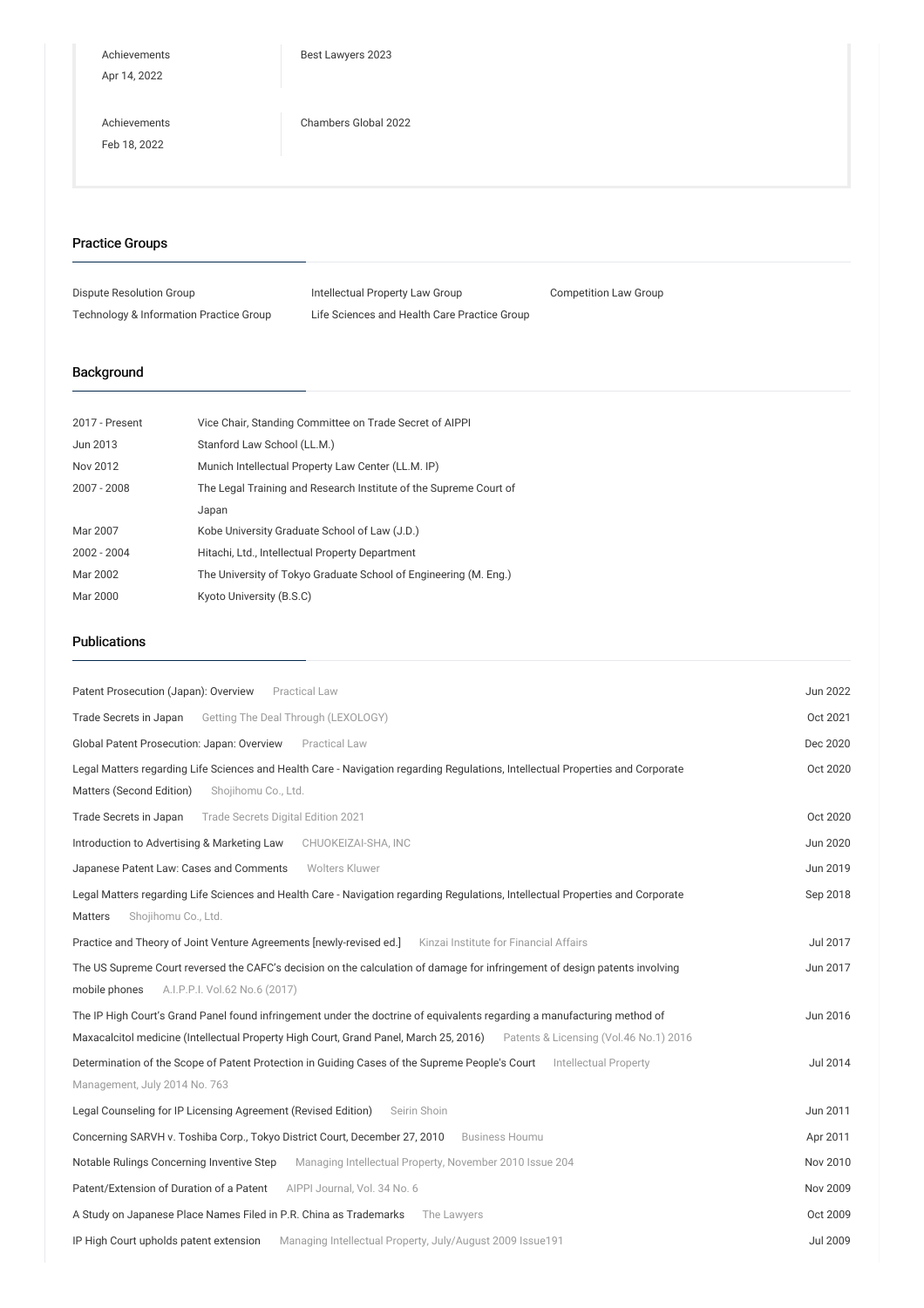## Lectures

| Japanese and US Perspectives on Trade Secrets<br>American Intellectual Property Law Association (AIPLA)                                       | Nov 10, 2020   |
|-----------------------------------------------------------------------------------------------------------------------------------------------|----------------|
| <b>Enforcement of Trade Secrets: The Practical Realities</b><br><b>AIPPI</b>                                                                  | Oct 12, 2020   |
| Recent U.S. Export Control Restrictions and possible countermeasures<br>Anderson Mori & Tomotsune Osaka Office                                | Jun 5, 7, 2019 |
| Evidence Collection Proceedings for Proving Infringement in patent Litigations in Japan<br>Taiwan Intellectual Property Office                | Nov 29, 2018   |
| (TIPO), Taiwan Intellectual Property Training Academy (TIPA), and NTU Law Center of Science and Technology Ethics (CLTE)                      |                |
| American Intellectual Property Law Association (AIPLA)<br>Updates on SEP in Japan                                                             | Oct 24, 2018   |
| Recent Trends in Japanese Patent Practice<br>Korea Invention Promotion Association(KIPA)                                                      | Jul 5, 2018    |
| Recent Trends in Japanese Patent Practice<br>Electronics and Telecommunications Research Institute(ETRI)                                      | Jul 6, 2018    |
| Recent Technological Innovation and Trend of Japanese Patent Practice in the biotechnology and pharmaceutical fields<br>Dec 15, 2017<br>Korea |                |
| <b>Patent Attorneys Association</b>                                                                                                           |                |
| Overview and Trend of Japanese Patent Litigations<br>Korea Patent Attorneys Association                                                       | Jul 6, 2017    |
| The US Supreme Court decision on Patent Exhaustion                                                                                            | Jun 30, 2017   |
| Trends in Damage Calculation for IP Litigations in Japan<br>IP Lawyers Network Japan(IPLNET), Korean Intellectual Property                    | Apr 21, 2017   |
| Lawyers Association(KIPLA)                                                                                                                    |                |
| Update on Doctrine of Equivalents in Japan                                                                                                    | Jan 31, 2017   |
| United States/Japan Patent Symposium<br>Giles S. Rich American Inn of Court                                                                   | May 13, 2016   |
| The present situation of and issues involving patent disputes practice in Japan                                                               | Apr 29, 2016   |
| IP High Court Grand Panel Decision on Mar. 25, 2016, Hei 27 (ne) no.10014<br>Licensing Executive Society (LES), Japan Chapter:                | Apr 12, 2016   |
| Monthly Seminar (Tokyo)                                                                                                                       |                |

## Achievements

| Apr 14, 2022 | Best Lawyers 2023                  |
|--------------|------------------------------------|
| Feb 18, 2022 | Chambers Global 2022               |
| Jan 13, 2022 | The Legal 500 Asia Pacific 2022    |
| Dec 16, 2021 | Chambers Asia-Pacific 2022         |
| Oct 9, 2021  | Who's Who Legal: Japan 2021        |
| Sep 17, 2021 | <b>Asialaw Profiles 2022</b>       |
| Aug 25, 2021 | ALB Asia Super 50 TMT Lawyers 2021 |
| Apr 15, 2021 | Best Lawyers 2022                  |
| Feb 19, 2021 | Chambers Global 2021               |
| Jan 13, 2021 | The Legal 500 Asia Pacific 2021    |
| Dec 15, 2020 | <b>Chambers Asia-Pacific 2021</b>  |
| Sep 17, 2020 | <b>Asialaw Profiles 2021</b>       |
| Sep 1, 2020  | Who's Who Legal: Japan 2020        |
| Jun, 11 2020 | IAM Patent 1000 - 2020 Edition     |
| Apr 9, 2020  | Best Lawyers 2021                  |
| Feb 14, 2020 | Chambers Global 2020               |
| Dec 6, 2019  | Chambers Asia-Pacific 2020         |
| Nov 29, 2019 | Who's Who Legal: Japan 2019        |
| Sep 19, 2019 | Asialaw Profiles 2020              |
| May 30, 2019 | Asialaw Regional Awards 2019       |
| Feb 14, 2019 | Chambers Global 2019               |
| Nov 30, 2018 | Chambers Asia 2019                 |
| Nov 7, 2018  | Who's Who Legal: Japan 2018        |
| Nov 2, 2017  | Who's Who Legal: Japan 2017        |